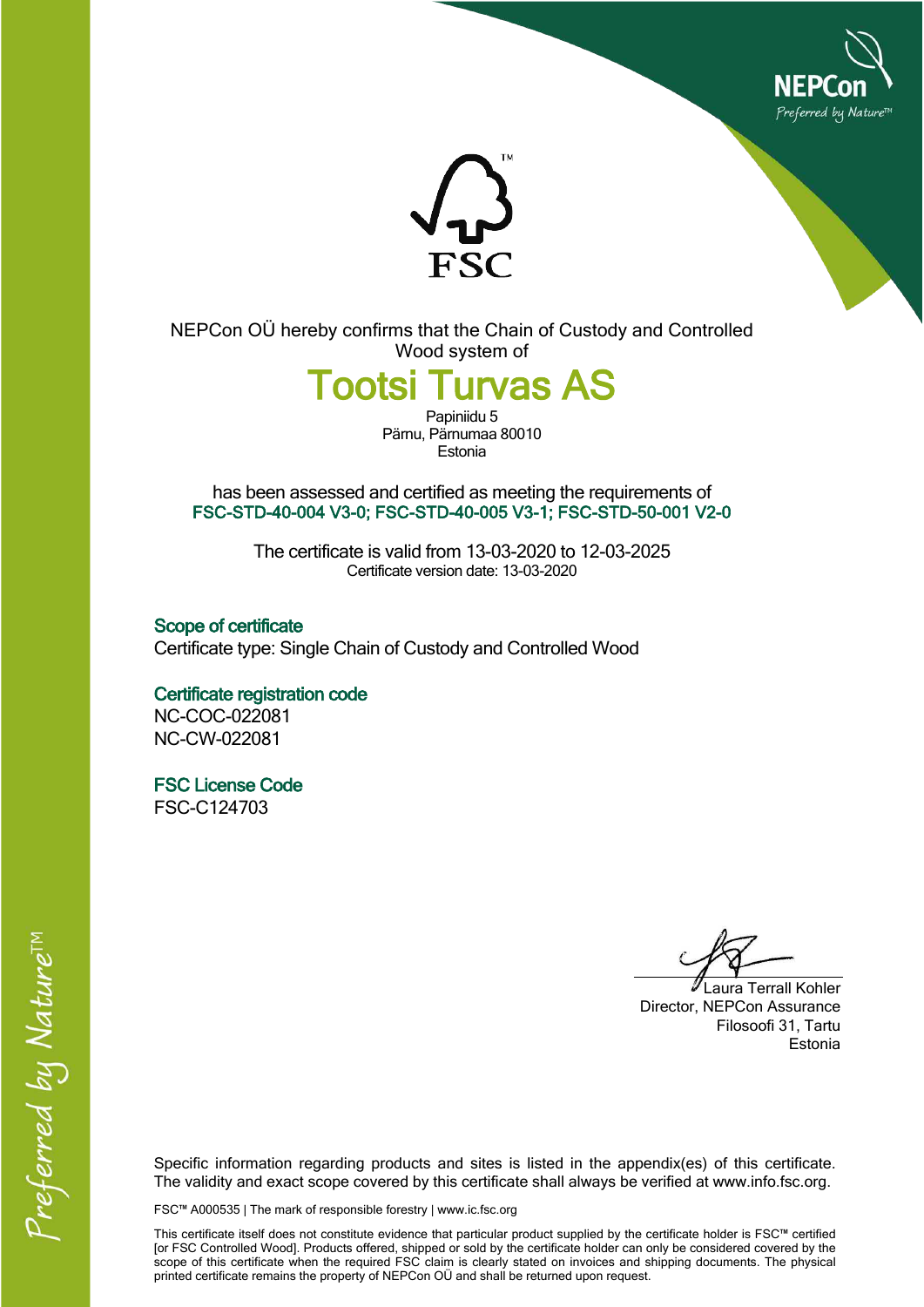

## **Annex A: Scope of Tootsi Turvas AS FSC™ Chain of Custody and Controlled Wood Certificate NC-COC-022081 NC-CW-022081**

| <b>Product Type</b> | l Trade Name | <b>Output FSC Claims</b>     |  |
|---------------------|--------------|------------------------------|--|
| W3.1                | Wood Chips   | FSC Mix; FSC Controlled Wood |  |

This certificate itself does not constitute evidence that particular product supplied by the certificate holder is FSC" certified [or FSC Controlled Wood]. Products offered, shipped or sold by the certificate holder can only be considered covered by the scope of this certificate when the required FSC claim is clearly stated on invoices and shipping documents. The physical **printed certificate remains the property of NEPCon OÜ and shall be returned upon request.**